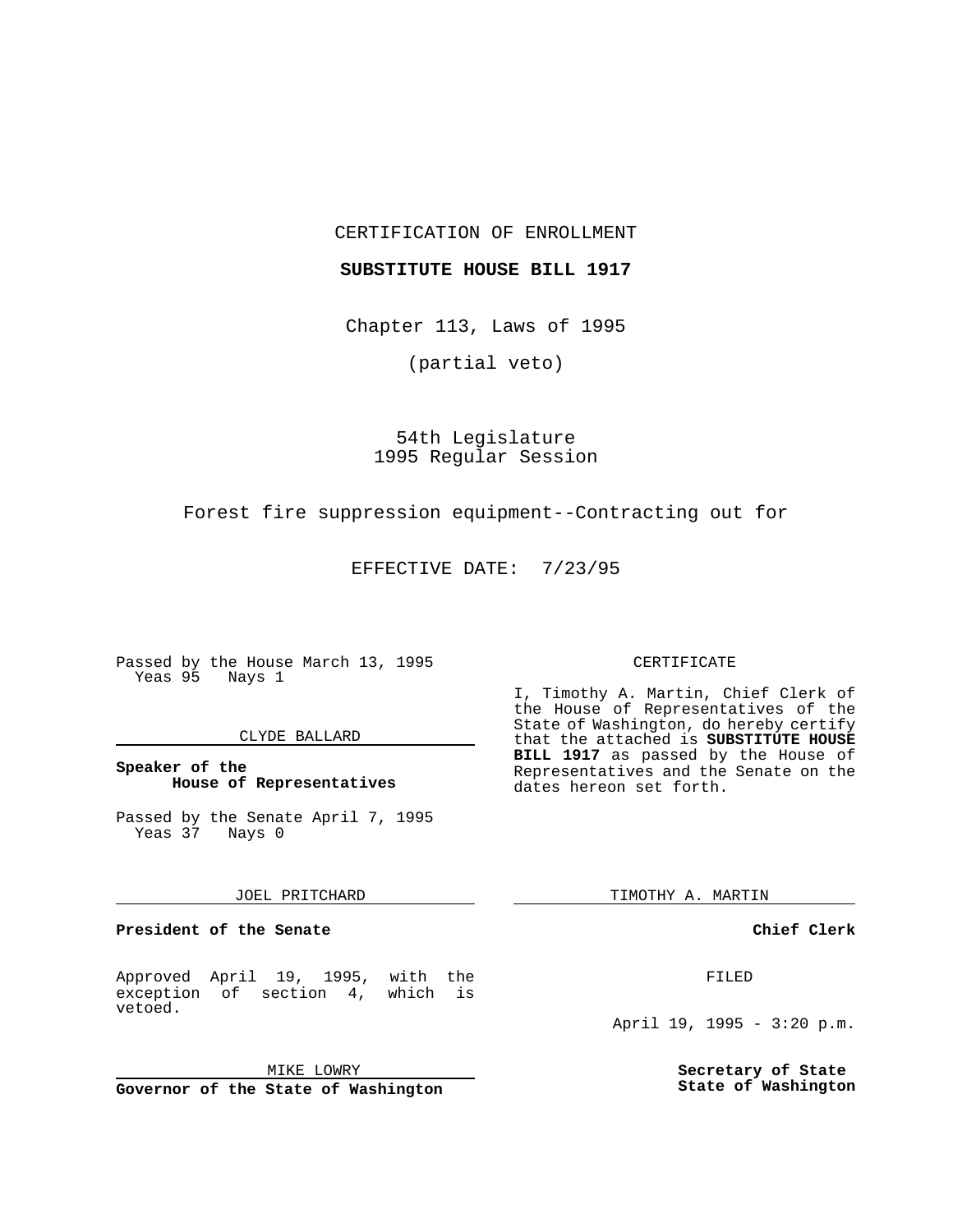# **SUBSTITUTE HOUSE BILL 1917** \_\_\_\_\_\_\_\_\_\_\_\_\_\_\_\_\_\_\_\_\_\_\_\_\_\_\_\_\_\_\_\_\_\_\_\_\_\_\_\_\_\_\_\_\_\_\_

\_\_\_\_\_\_\_\_\_\_\_\_\_\_\_\_\_\_\_\_\_\_\_\_\_\_\_\_\_\_\_\_\_\_\_\_\_\_\_\_\_\_\_\_\_\_\_

Passed Legislature - 1995 Regular Session

### **State of Washington 54th Legislature 1995 Regular Session**

**By** House Committee on Natural Resources (originally sponsored by Representatives Pennington, Fuhrman, Thompson, Goldsmith, McMorris and Kremen)

Read first time 02/27/95.

 AN ACT Relating to emergency response services; amending RCW 76.04.145; adding new sections to chapter 76.04 RCW; and creating a new section.

BE IT ENACTED BY THE LEGISLATURE OF THE STATE OF WASHINGTON:

 NEW SECTION. **Sec. 1.** The legislature finds that it is frequently in the best interest of the state to utilize fire suppression equipment from private vendors whenever possible in responding to incidents involving wildfires on department-protected lands. It is the intent of the legislature to encourage the department of natural resources to utilize kitchen, shower, and other fire suppression equipment from private vendors as allowed in RCW 76.04.015(4)(b), when such utilization will be most effective and efficient.

 NEW SECTION. **Sec. 2.** A new section is added to chapter 76.04 RCW to read as follows:

 (1) The department shall, by June 1 of each year, establish a list of fire suppression equipment, such as portable showers, kitchens, water tanks, dozers, and hauling equipment, provided by the department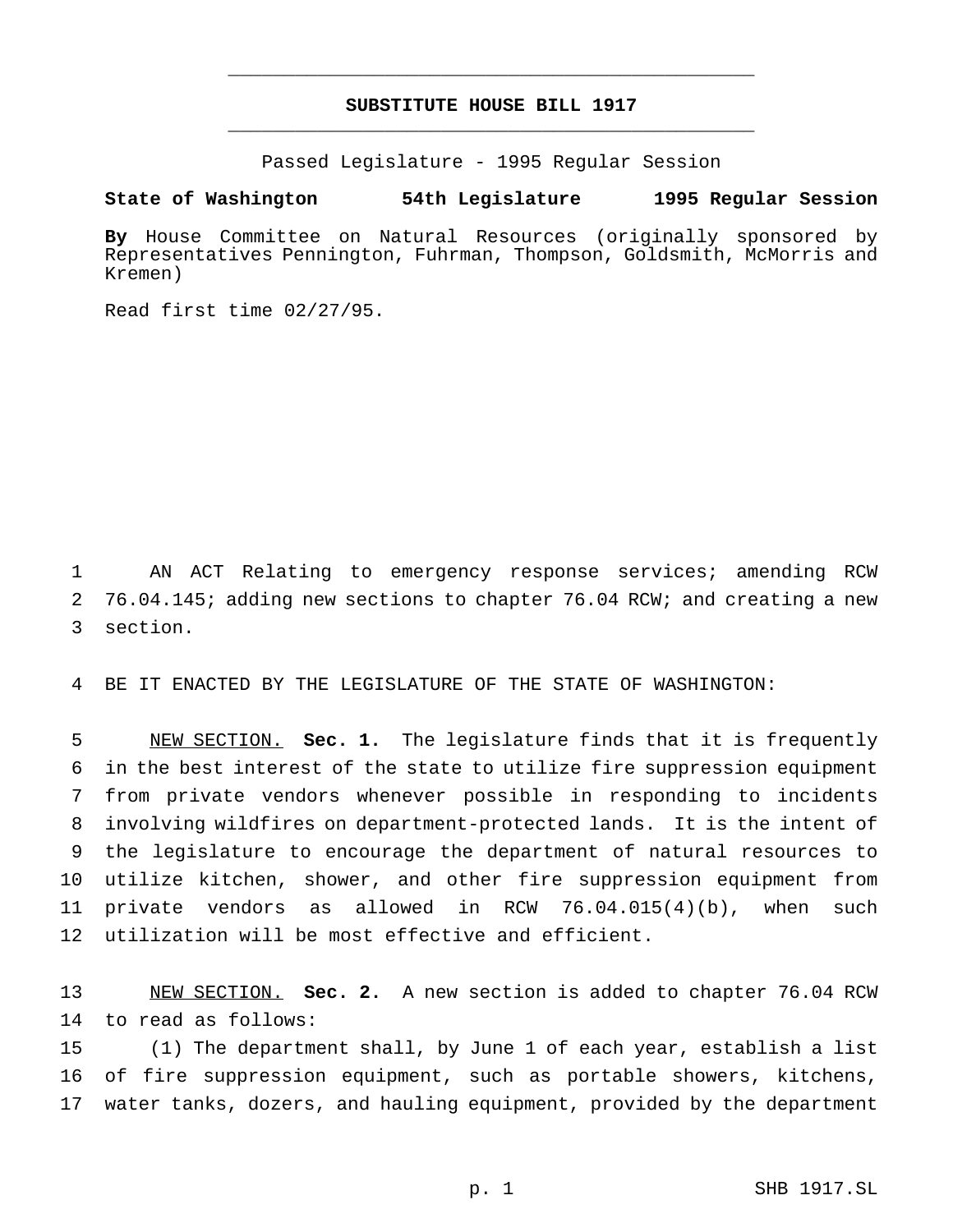so that the cost by unit or category can be determined and can be compared to the expense of utilizing private vendors.

 (2) The department shall establish a roster of quotes by vendors who are able to provide equipment to respond to incidents involving wildfires on department-protected lands. The department shall use these quotes from private vendors to make a comparison with the costs established in subsection (1) of this section. The department shall utilize the most effective and efficient resource available for responding to wildfires.

 NEW SECTION. **Sec. 3.** A new section is added to chapter 76.04 RCW to read as follows:

 Before constructing or purchasing any equipment listed in section 2(1) of this act for wildfire suppression, the department shall compare the per use cost of the equipment to be purchased or constructed with the per use cost of utilizing private equipment. If utilizing private equipment is more effective and efficient, the department may not construct or purchase the equipment but shall utilize the equipment from the lowest responsive bidder.

19 \*Sec. 4. RCW 76.04.145 and 1986 c 100 s 15 are each amended to read as follows:

 (1) There is hereby created <sup>a</sup> forest fire advisory board, 22 consisting of ((seven)) eight members who shall represent private and 23 public forest landowners, private contractors of fire suppression 24 equipment, supplies, and services, and other interested segments of the public. The members shall be appointed by the commissioner of public lands and shall serve at the commissioner's pleasure, without compensation.

 (2) The duties of the forest fire advisory board shall be strictly advisory and shall include, but not necessarily be limited to:

 (a) Reviewing forest fire prevention and suppression policies of 31 the department;

 (b) Monitoring expenditures from and recoveries for the landowner 33 contingency forest fire suppression account;

 (c) Recommending appropriate assessments and allocations for establishment and replenishment of the account based upon the proportionate expenditures necessitated by participating landowner 37 operations in western and eastern Washington;